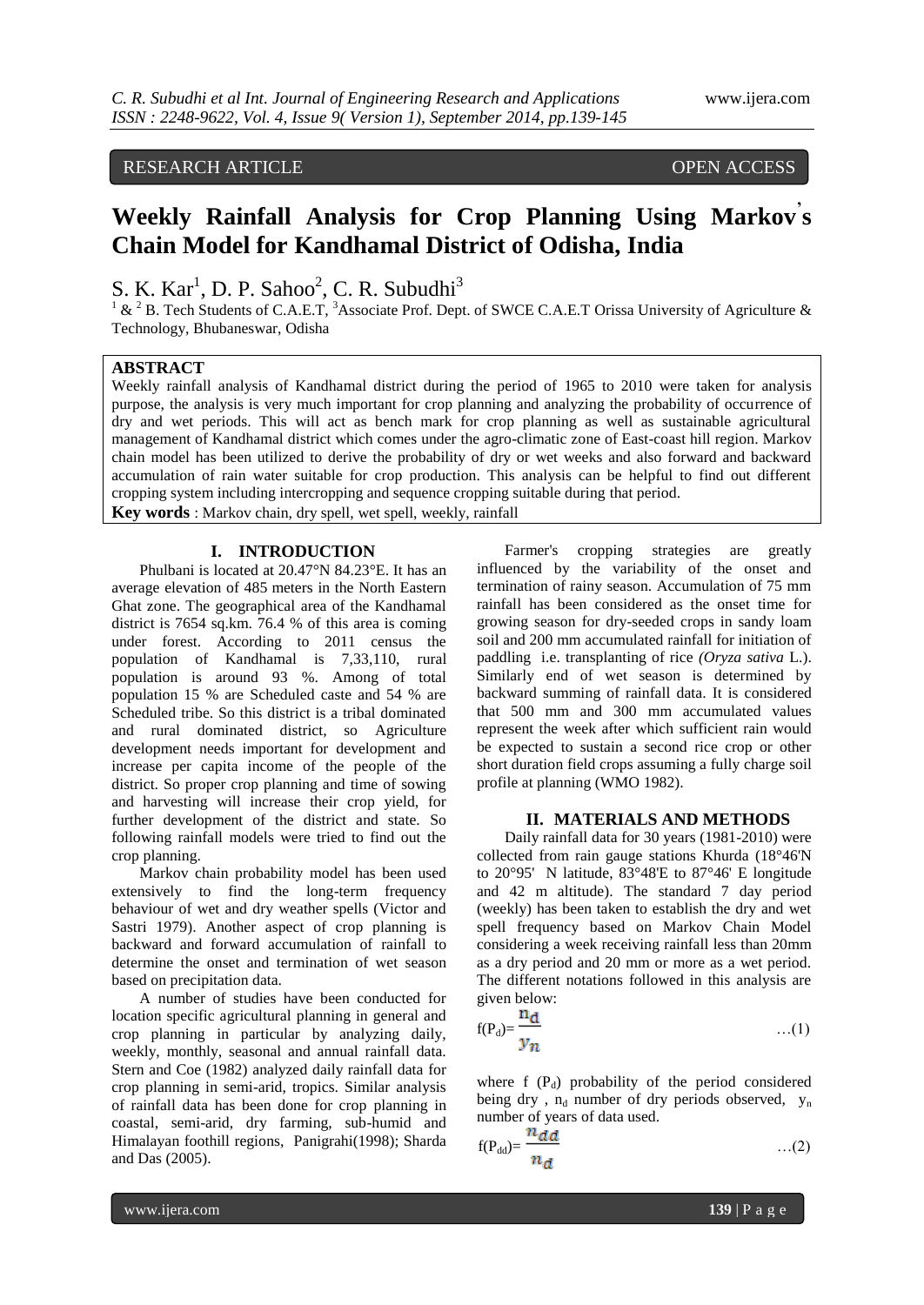Where  $f(P_{dd})$ , probability of dry period preceded by another dry period (conditional) and  $n_{dd}$ , number of dry period preceded by another dry period.

$$
f(P_{d2})=f(P_d)\mathbf{X}f(P_d) \qquad \qquad \dots (3)
$$

where  $f(P_{d2})$ , probability of 2 consecutive dry period;  $f(P_d)$ , probability of the period being dry (1st period) and  $f(P_d)$ , probability of 2nd consecutive dry period, given the preceding period being dry.

$$
f(P_{d3})=f(P_d) \times f(Pd) \times f'(P_d) \qquad \qquad \dots (4)
$$

where  $f(P_{d3})$ , probability of 3 consecutive dry period; and  $f''(P_d)$ , probability of 3rd being dry given the preceding period dry.

$$
f(P_w) = \frac{n_W}{y_n} \tag{5}
$$

where  $f(P_w)$ , probability of the period considered being wet and  $n_{\text{tot}}$  number of wet periods observed.

The  $f(P_{ww})$ ,  $f(P_{w2})$  and  $f(P_{w3})$  have been estimated in the same manner as  $f(P_{dd})$ ,  $f(P_{d2})$  and  $f(P_{d3})$  and the notations used are having the same meaning except the period being wet. Using the above formulas, probabilities of dry weeks and wet weeks; conditional probabilities of dry weeks preceded by dry weeks and wet weeks preceded by wet weeks and probability of consecutive 2 and 3 dry or wet weeks starting with weeks dry or wet have been estimated.

For the calculation of forward and backward accumulation, weekly rainfalls are arranged in column and the year in rows. For calculation of forward accumulation 22nd week has been considered as the starting period due to start of monsoon rain. The rainfalls are added week wise from  $22<sup>nd</sup>$  week onwards to find the corresponding week number in which the cumulative rainfall has reached a sum total of 75 mm and 200 mm. Similarly, week -wise rainfalls are added backward from 52nd week (52nd week  $+$  51st week  $+$  . ... ) to get 100 mm, 300 mm and 500 mm total and the corresponding week numbers are noted. Then the years are assigned with rank number, i.e. 1981-2010 as 1 to 30. The probability of each rank is calculated by the simple statistical formula.

$$
f(P) = \frac{R_n}{y_n + 1} \tag{6}
$$

Where f(P), probability (%);  $R_n$ , rank number and  $y_n$ , number of years of observation .

For forward accumulation the rank order and probability level are arranged in ascending order and the corresponding week numbers are arranged in the same manner. Similarly, for backward accumulation the rank order and probability level are arranged in descending order and the corresponding week number for 500 mm, 300 mm and 100 mm respectively are arranged in ascending order.

| Initial Probability(%)<br>Conditional probability(%) |      |                |            |            |                  |            |  |
|------------------------------------------------------|------|----------------|------------|------------|------------------|------------|--|
| <b>SMW</b>                                           | PD   | <b>PW</b>      | <b>PDD</b> | <b>PWD</b> | <b>PWW</b>       | <b>PDW</b> |  |
|                                                      | 96.2 | 3.7            | 92.3       | 7.7        | $\boldsymbol{0}$ | 100        |  |
| $\sqrt{2}$                                           | 92.5 | 7.4            | 80         | 20         | $\boldsymbol{0}$ | 100        |  |
| $\overline{3}$                                       | 96.2 | 7.0            | 84.6       | 15.4       | $\boldsymbol{0}$ | 100        |  |
| $\overline{4}$                                       | 96.2 | 3.7            | 92.3       | 8          | $\boldsymbol{0}$ | 100        |  |
| 5                                                    | 92.5 | 11.1           | 92         | 8          | 50               | 50         |  |
| 6                                                    | 96.2 | 3.7            | 92.3       | 8          | $\mathbf{0}$     | 100        |  |
| $\overline{7}$                                       | 85.1 | 14.8           | 82.3       | 17.7       | 25               | 75         |  |
| $\,8\,$                                              | 100  | $\mathbf{0}$   | 96.2       | 3.8        | $\boldsymbol{0}$ | 100        |  |
| 9                                                    | 96.2 | 3.7            | 92.3       | $\bf 8$    | $\overline{0}$   | 100        |  |
| 10                                                   | 96.2 | 3.7            | 92.3       | $8\,$      | $\boldsymbol{0}$ | 100        |  |
| $11\,$                                               | 96.2 | 3.7            | 92.3       | 8          | $\boldsymbol{0}$ | 100        |  |
| 12                                                   | 100  | $\overline{0}$ | 96.2       | 3.8        | $\boldsymbol{0}$ | 100        |  |
| 13                                                   | 85.1 | 14.8           | 78.2       | 21.3       | 25               | 75         |  |
| 14                                                   | 85.1 | 14.8           | 82.6       | 17.4       | $\boldsymbol{0}$ | 100        |  |
| 15                                                   | 96.2 | 3.7            | 92.3       | 8          | $\mathbf{0}$     | 100        |  |
| $16\,$                                               | 88.8 | 11.1           | 83.3       | 16.7       | $\boldsymbol{0}$ | 100        |  |
| 17                                                   | 81.4 | 18.5           | 81.8       | 18.2       | 40               | 60         |  |
| $18\,$                                               | 85.1 | 14.8           | 82.6       | 17.4       | 25               | $75\,$     |  |
| $140$   P a g e<br>www.ijera.com                     |      |                |            |            |                  |            |  |

#### **Table1 Analysis of weekly rainfall pattern**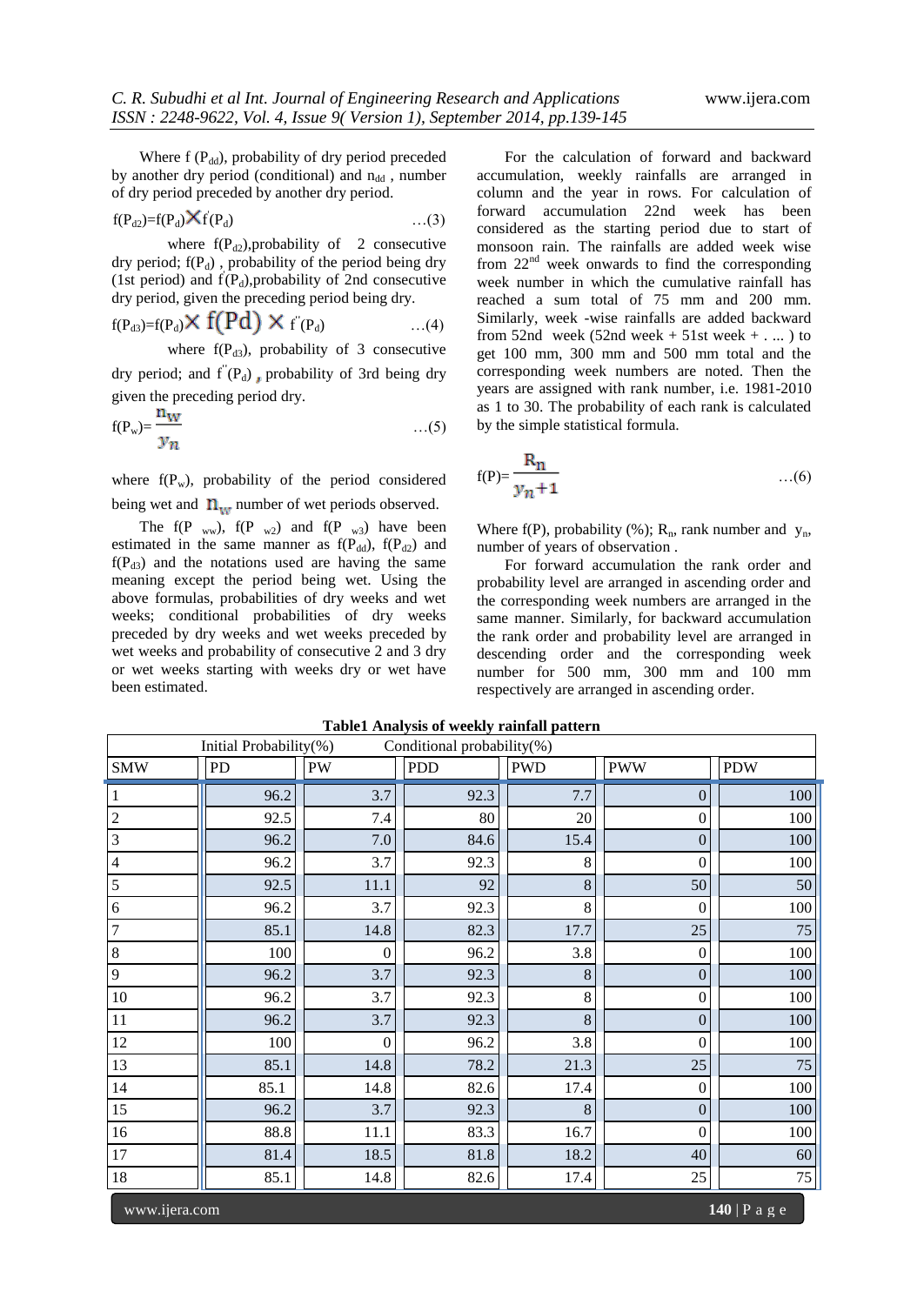*C. R. Subudhi et al Int. Journal of Engineering Research and Applications* www.ijera.com *ISSN : 2248-9622, Vol. 4, Issue 9( Version 1), September 2014, pp.139-145*

| 19              | 85.1 | 14.8             | 78.2             | 21.8 | $\boldsymbol{0}$ | 100             |
|-----------------|------|------------------|------------------|------|------------------|-----------------|
| 20              | 81.4 | 18.5             | 77.2             | 22.3 | 20               | 80              |
| 21              | 77.7 | 22.2             | 76.1             | 23.9 | 16               | 84              |
| 22              | 66.6 | 33.3             | 72.2             | 27.8 | 44               | 56              |
| 23              | 59.2 | 40.7             | 69.5             | 30.5 | 36               | 64              |
| 24              | 33.3 | 66.6             | 55.5             | 44.5 | 72               | 28              |
| 25              | 33.3 | 66.6             | 11.1             | 88.9 | 77               | 23              |
| $\overline{26}$ | 22.2 | 77.7             | 16.6             | 83.4 | 76               | $\overline{24}$ |
| 27              | 11.1 | 88.8             | $\boldsymbol{0}$ | 100  | 83               | 17              |
| 28              | 22.2 | 77.7             | 33.3             | 66.7 | 90               | 10              |
| 29              | 11.1 | 88.8             | $\boldsymbol{0}$ | 100  | 83               | 17              |
| 30              | 14.8 | 85.1             | $\boldsymbol{0}$ | 100  | 78               | 22              |
| 31              | 14.8 | 85.1             | $\overline{0}$   | 100  | 78               | 22              |
| 32              | 11.1 | 88.8             | $\boldsymbol{0}$ | 100  | 83               | 17              |
| 33              | 25.9 | 74               | 14.2             | 85.8 | 65               | 35              |
| 34              | 22.2 | 77.7             | 16.6             | 83.4 | 80               | 20              |
| 35              | 14.8 | 85.1             | 25               | 75   | 86               | 14              |
| 36              | 22.2 | 77.7             | $\boldsymbol{0}$ | 100  | 71               | 29              |
| 37              | 18.5 | 81.4             | $\overline{0}$   | 100  | 72               | 28              |
| 38              | 22.2 | 77.7             | $\boldsymbol{0}$ | 100  | 71               | 29              |
| 39              | 37   | 62.9             | 20               | 80   | 64               | 36              |
| 40              | 55.5 | 44.4             | 46.6             | 53.4 | 41               | 59              |
| 41              | 59.2 | 33.3             | 75               | 25   | 44               | 56              |
| 42              | 51.8 | 48.1             | 42.8             | 57.2 | 38               | 62              |
| 43              | 92.5 | 74               | 88               | 12   | $\boldsymbol{0}$ | 100             |
| 44              | 88.8 | 111              | 87.5             | 12.5 | 33               | 67              |
| 45              | 81.4 | 185              | 77.2             | 22.8 | $\boldsymbol{0}$ | 100             |
| 46              | 88.8 | 111              | 87.5             | 12.5 | 33.3             | 67              |
| 47              | 96.2 | 3.7              | 92.3             | 7.7  | $\mathbf{0}$     | 100             |
| 48              | 100  | $\boldsymbol{0}$ | 96.2             | 3.8  | $\boldsymbol{0}$ | 100             |
| 49              | 96.2 | 3.7              | 96.1             | 3.9  | $\boldsymbol{0}$ | 100             |
| 50              | 96.2 | 3.7              | 92.3             | 7.7  | $\boldsymbol{0}$ | 100             |
| 51              | 96.2 | 3.7              | 84.6             | 15.4 | $\boldsymbol{0}$ | 100             |
| 52              | 100  | $\boldsymbol{0}$ | 96.2             | 3.8  | $\boldsymbol{0}$ | $100\,$         |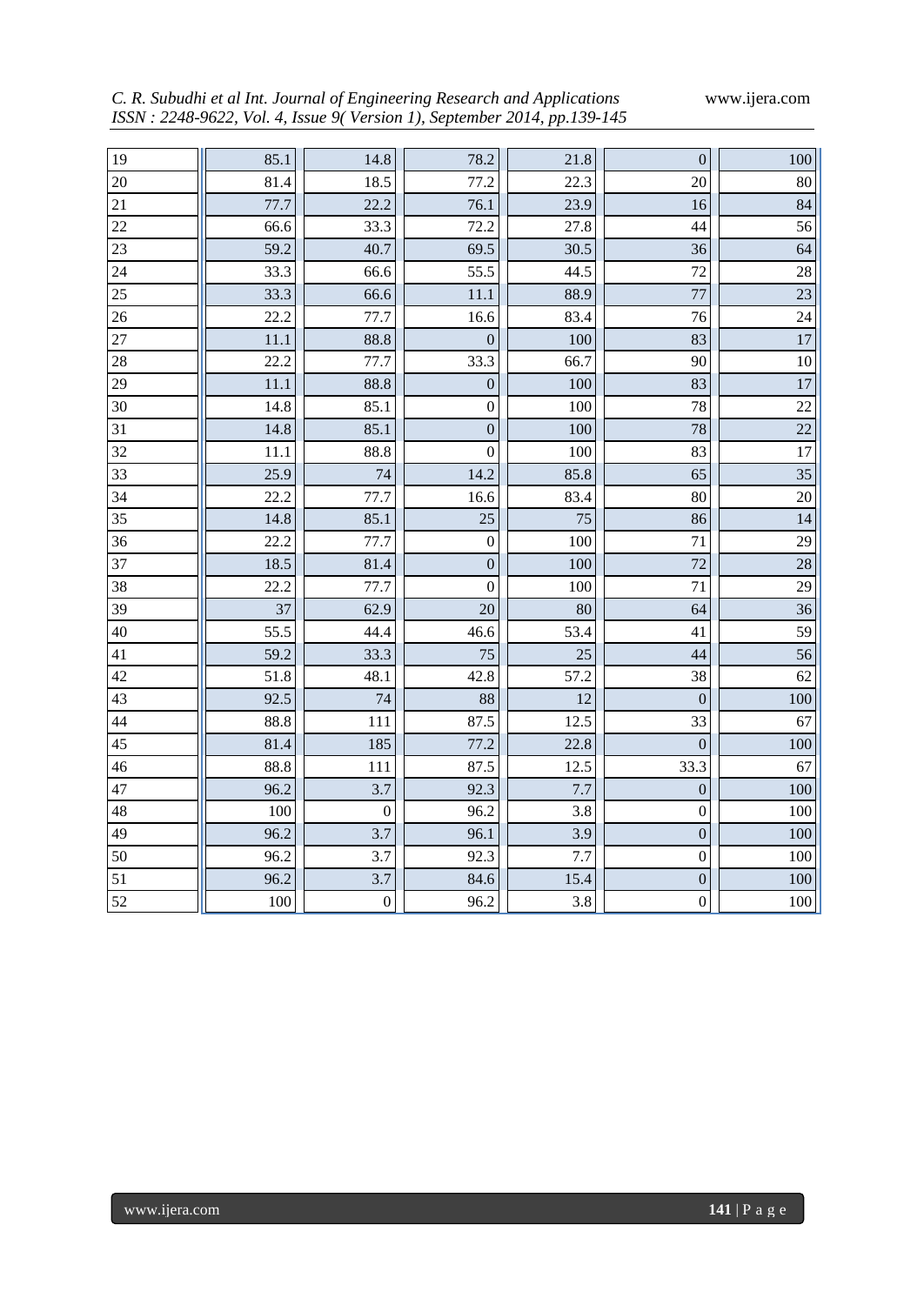|  | Table.2 Consecutive dry probability and consecutive wet probability of Phulbani block Consecutive dry |  |
|--|-------------------------------------------------------------------------------------------------------|--|
|  | probability Consecutive wet probability                                                               |  |

|                  |                  | probability Consecutive wet probability |                  |                  |
|------------------|------------------|-----------------------------------------|------------------|------------------|
| <b>SMW</b>       | 2D               | 3D                                      | 2W               | 3W               |
| 1                | 88.7             | 85.0                                    | $\boldsymbol{0}$ | $\boldsymbol{0}$ |
| $\overline{c}$   | 74               | 70.3                                    | $\boldsymbol{0}$ | $\boldsymbol{0}$ |
| 3                | 81.3             | 81.3                                    | $\mathbf{0}$     | $\boldsymbol{0}$ |
| 4                | 88.7             | 73.9                                    | $\mathbf{0}$     | $\boldsymbol{0}$ |
| 5                | 85.1             | 77.6                                    | 5.55             | $\overline{0}$   |
| 6                | 88.7             | 77.6                                    | $\boldsymbol{0}$ | $\boldsymbol{0}$ |
| $\boldsymbol{7}$ | 70.0             | 58.9                                    | 3.7              | $\overline{0}$   |
| $\,$ 8 $\,$      | 96.2             | 88.7                                    | $\boldsymbol{0}$ | $\boldsymbol{0}$ |
| 9                | 88.7             | 70.2                                    | $\boldsymbol{0}$ | $\overline{0}$   |
| 10               | 88.7             | 85.0                                    | $\boldsymbol{0}$ | $\boldsymbol{0}$ |
| 11               | 88.7             | 85.0                                    | $\mathbf{0}$     | $\overline{0}$   |
| 12               | 96.2             | 92.4                                    | $\boldsymbol{0}$ | $\boldsymbol{0}$ |
| 13               | 66.5             | 55.4                                    | 3.7              | $\overline{0}$   |
| 14               | 70.2             | 59.1                                    | $\boldsymbol{0}$ | $\boldsymbol{0}$ |
| $\overline{15}$  | 88.7             | 81.3                                    | $\mathbf{0}$     | $\overline{0}$   |
| 16               | 73.9             | 59.1                                    | $\mathbf{0}$     | $\boldsymbol{0}$ |
| 17               | 66.5             | 48.0                                    | 7.4              | $\overline{3.7}$ |
| 18               | 70.2             | 51.7                                    | 3.7              | $\boldsymbol{0}$ |
| 19               | 66.5             | 48.0                                    | $\overline{0}$   | $\boldsymbol{0}$ |
| 20               | 62.8             | 48.0                                    | 3.7              | $\boldsymbol{0}$ |
| 21               | 59.1             | 40.6                                    | 3.552            | $\overline{0}$   |
| 22               | 48.0             | 25.8                                    | 14.652           | 7.3              |
| 23               | 41.1             | 30.8                                    | 14.652           | 3.6              |
| $\overline{24}$  | 18.4             | $\boldsymbol{0}$                        | 47.952           | 33.1             |
| 25               | $\overline{3.6}$ | $\overline{0}$                          | 51.282           | 36.6             |
| $\overline{26}$  | $\overline{3.6}$ | $\boldsymbol{0}$                        | 59.052           | 47.9             |
| 27               | $\boldsymbol{0}$ | $\overline{0}$                          | 73.704           | 58.9             |
| 28               | 7.3              | $\boldsymbol{0}$                        | 69.93            | 51.4             |
| 29               | $\boldsymbol{0}$ | $\overline{0}$                          | 73.704           | 70.0             |
| $\overline{30}$  | $\boldsymbol{0}$ | $\boldsymbol{0}$                        | 66.378           | 58.9             |
| $\overline{31}$  | $\boldsymbol{0}$ | $\overline{0}$                          | 66.378           | 51.5             |
| 32               | $\boldsymbol{0}$ | $\boldsymbol{0}$                        | 73.704           | 58.9             |
| 33               | $\overline{3.6}$ | $\overline{0}$                          | 48.1             | 33.2             |
| $\overline{34}$  | $\overline{3.6}$ | $\boldsymbol{0}$                        | 62.16            | 36.5             |
| $\overline{35}$  | 3.7              | $\overline{0}$                          | 73.186           | 62.2             |
| $\overline{36}$  | $\boldsymbol{0}$ | $\boldsymbol{0}$                        | 55.167           | 40.4             |
| 37               | $\boldsymbol{0}$ | $\boldsymbol{0}$                        | 58.608           | 32.9             |
| $\overline{38}$  | $\overline{0}$   | $\overline{0}$                          | 55.167           | 40.4             |
| 39               | 7.4              | $\overline{0}$                          | 40.256           | 21.9             |
| $\overline{40}$  | 25.8             | 7.3                                     | 18.204           | $\overline{3.6}$ |
| $\overline{41}$  | 44.4             | 29.5                                    | 14.652           | 7.3              |
| 42               | 22.1             | 22.1                                    | 18.278           | 10.9             |
| 43               | 81.4             | 70.2                                    | $\boldsymbol{0}$ | $\boldsymbol{0}$ |
| 44               | 77.7             | 59.1                                    | 3.663            | $\overline{0}$   |
| 45               | 62.8             | 36.9                                    | $\overline{0}$   | $\overline{0}$   |
| 46               | 77.7             | 59.1                                    | 3.6963           | $\overline{0}$   |
| 47               | 88.7             | 73.9                                    | $\boldsymbol{0}$ | $\overline{0}$   |
| 48               | 96.2             | 85.0                                    | $\overline{0}$   | $\overline{0}$   |
| 49               | 92.4             | 85.0                                    | $\overline{0}$   | $\overline{0}$   |
| $\overline{50}$  | 88.7             | 81.3                                    | $\boldsymbol{0}$ | $\overline{0}$   |
| 51               | 81.3             | 70.2                                    | $\overline{0}$   | $\overline{0}$   |
| 52               | 96.2             | 92.4                                    | $\boldsymbol{0}$ | $\overline{0}$   |

www.ijera.com **142** | P a g e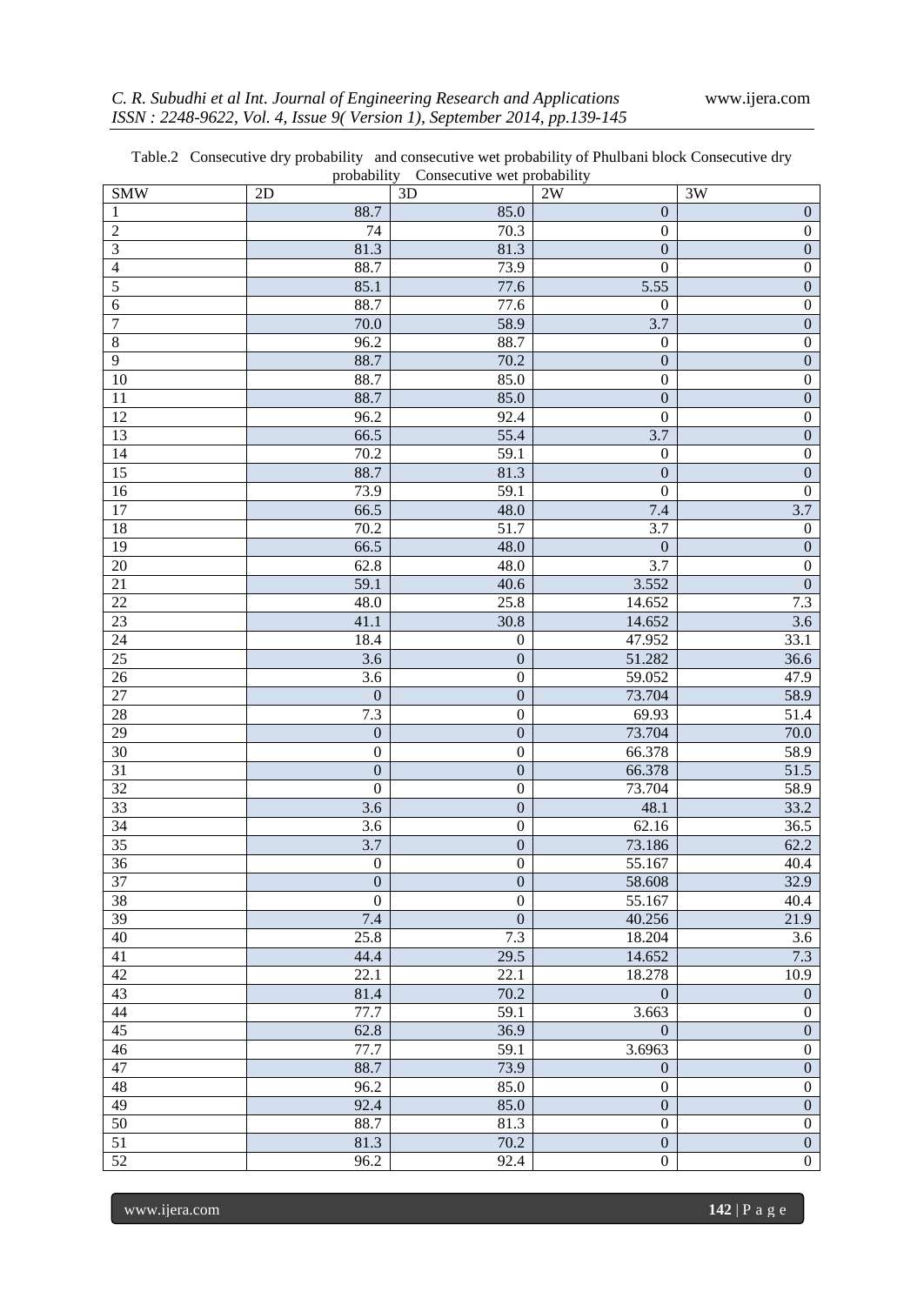| Table 3 Weekly rainfall pattern at Kandhamal district of Odisha |              |                         |                                      |              |                        |  |  |
|-----------------------------------------------------------------|--------------|-------------------------|--------------------------------------|--------------|------------------------|--|--|
| <b>SMW</b>                                                      | Mean         | Max                     | Min                                  | <b>SD</b>    | $\overline{\text{CV}}$ |  |  |
| 1                                                               | $1.2\,$      | 30.3                    | $\boldsymbol{0}$                     | 5.8          | 458.5                  |  |  |
| $\overline{c}$                                                  | 4.6          | 78                      | $\boldsymbol{0}$                     | 15.5         | 0.77                   |  |  |
| $\mathfrak{Z}$                                                  | 20.1         | $\overline{59}$         | $\boldsymbol{0}$                     | 11.7         | 58.1                   |  |  |
| $\overline{4}$                                                  | 39.2         | 61.8                    | $\boldsymbol{0}$                     | 12.3         | 31.3                   |  |  |
| $\overline{5}$                                                  | 11.4         | 38                      | $\boldsymbol{0}$                     | 11.9         | 72.5                   |  |  |
| 6                                                               | 16.7         | $\overline{35}$         | $\boldsymbol{0}$                     | 12.5         | 42.0                   |  |  |
| $\overline{7}$                                                  | 10.3         | 66.9                    | $\boldsymbol{0}$                     | 8.4          | 147.5                  |  |  |
| $\,$ 8 $\,$                                                     | 9.2          | 13                      | $\boldsymbol{0}$                     | 7.1          | 31.6                   |  |  |
| $\overline{9}$                                                  | 13.8         | 44                      | $\boldsymbol{0}$                     | 15.5         | 69.6                   |  |  |
| 10                                                              | 8.3          | 23                      | $\boldsymbol{0}$                     | 2.9          | 63.3                   |  |  |
| 11                                                              | 10.4         | 29                      | $\boldsymbol{0}$                     | 9.8          | 57.5                   |  |  |
| 12                                                              | 9.1          | 15                      | $\boldsymbol{0}$                     | 5.4          | 63.1                   |  |  |
| $\overline{13}$                                                 | 9.0          | $\overline{56}$         | $\boldsymbol{0}$                     | 6.0          | 168.8                  |  |  |
| 14                                                              | 9.9          | $70\,$                  | $\boldsymbol{0}$                     | 5.8          | 185.0                  |  |  |
| 15                                                              | 11.8         | 27                      | $\boldsymbol{0}$                     | 15.5         | 51.5                   |  |  |
| $\overline{16}$                                                 | 15.8         | $\overline{33}$         | $\boldsymbol{0}$                     | 18.6         | 56.1                   |  |  |
| 17                                                              | 9.8          | 38                      | $\boldsymbol{0}$                     | 6.2          | 145.9                  |  |  |
| $\overline{18}$                                                 | 11.6         | 64                      | $\boldsymbol{0}$                     | 9.0          | 156.2                  |  |  |
| $\overline{19}$                                                 | 12.8         | 146                     | $\boldsymbol{0}$                     | 14.5         | 290.4                  |  |  |
| $20\,$                                                          | 17.8         | 101                     | $\boldsymbol{0}$                     | 18.5         | 166.7                  |  |  |
| 21                                                              | 20.3         | 100.2                   | $\boldsymbol{0}$                     | 38.1         | 128.1                  |  |  |
| $\overline{22}$                                                 | 19.2         | 122                     | $\boldsymbol{0}$                     | 30.2         | 127.1                  |  |  |
| 23                                                              | 16.9         | 137.6                   | $\boldsymbol{0}$                     | 20.3         | 214.0                  |  |  |
| $\overline{24}$                                                 | 45.7         | 235                     | $\boldsymbol{0}$                     | 33.4         | 165.7                  |  |  |
| $\overline{25}$                                                 | 32.2         | 116                     | $\boldsymbol{0}$                     | 46.1         | 218.8                  |  |  |
| $\overline{26}$                                                 | 55.1<br>48.2 | 359.6                   | $\boldsymbol{0}$                     | 65.6         | 127.4                  |  |  |
| $27\,$                                                          |              | 429                     | $\boldsymbol{0}$<br>$\boldsymbol{0}$ | 54.8         | 193.4                  |  |  |
| $28\,$<br>29                                                    | 79.7<br>69.7 | 401<br>348.8            | $\boldsymbol{0}$                     | 70.6<br>94.7 | 117.4<br>122.2         |  |  |
| $30\,$                                                          | 59.2         | 344                     | $\boldsymbol{0}$                     | 94.8         | 121.9                  |  |  |
| 31                                                              | 73.8         | 329.8                   | $\boldsymbol{0}$                     | 85.7         | 112.6                  |  |  |
| $\overline{32}$                                                 | 71.7         | 342                     | $\boldsymbol{0}$                     | 72.9         | 117.2                  |  |  |
| $\overline{33}$                                                 | 88.0         | 280                     | $\boldsymbol{0}$                     | 84.7         | 98.9                   |  |  |
| $\overline{34}$                                                 | 104.8        | 222                     | $\boldsymbol{0}$                     | 85.5         | 57.5                   |  |  |
| $\overline{35}$                                                 | 69.4         | 361.6                   | $\boldsymbol{0}$                     | 88.7         | 125.4                  |  |  |
| $\overline{36}$                                                 | 62.3         | 155                     | $\theta$                             | 60.6         | 66.2                   |  |  |
| $\overline{37}$                                                 | 84.7         | 346.2                   | $\boldsymbol{0}$                     | 87.3         | 99.1                   |  |  |
| 38                                                              | 60.3         | 308.1                   | $\boldsymbol{0}$                     | 41.8         | 108.5                  |  |  |
| 39                                                              | 64.0         | 133                     | $\boldsymbol{0}$                     | 85.6         | 55.4                   |  |  |
| 40                                                              | 100.1        | 153                     | $\boldsymbol{0}$                     | 66.7         | 40.4                   |  |  |
| 41                                                              | 49.9         | 238                     | $\boldsymbol{0}$                     | 35.4         | 71.3                   |  |  |
| 42                                                              | 38.5         | 129                     | $\overline{0}$                       | 40.91        | 144.9                  |  |  |
| 43                                                              | 32.4         | 103.8                   | $\boldsymbol{0}$                     | 36.16        | 63.2                   |  |  |
| 44                                                              | 39.5         | 97                      | $\overline{0}$                       | 56.9         | 51.6                   |  |  |
| $\overline{45}$                                                 | 22.1         | 98                      | $\boldsymbol{0}$                     | 20.9         | 88.9                   |  |  |
| $\overline{46}$                                                 | 24.5         | 41.11                   | $\boldsymbol{0}$                     | 20.7         | 75.6                   |  |  |
| 47                                                              | 21.9         | 67                      | $\boldsymbol{0}$                     | 19.3         | 58.7                   |  |  |
| 48                                                              | 23.7         | $\overline{5}$          | $\boldsymbol{0}$                     | 18.8         | 4.0                    |  |  |
| 49                                                              | 20.9         | 33                      | $\boldsymbol{0}$                     | 13.1         | 30.2                   |  |  |
| $\overline{50}$                                                 | 19.9         | $\overline{54}$         | $\overline{0}$                       | 0.980        | 53.5                   |  |  |
| 51                                                              | 20.2         | 62                      | $\boldsymbol{0}$                     | 0.392        | 68.7                   |  |  |
| $\overline{52}$                                                 | 0.1          | $\overline{\mathbf{3}}$ | $\overline{0}$                       | 0.577        | 519.8                  |  |  |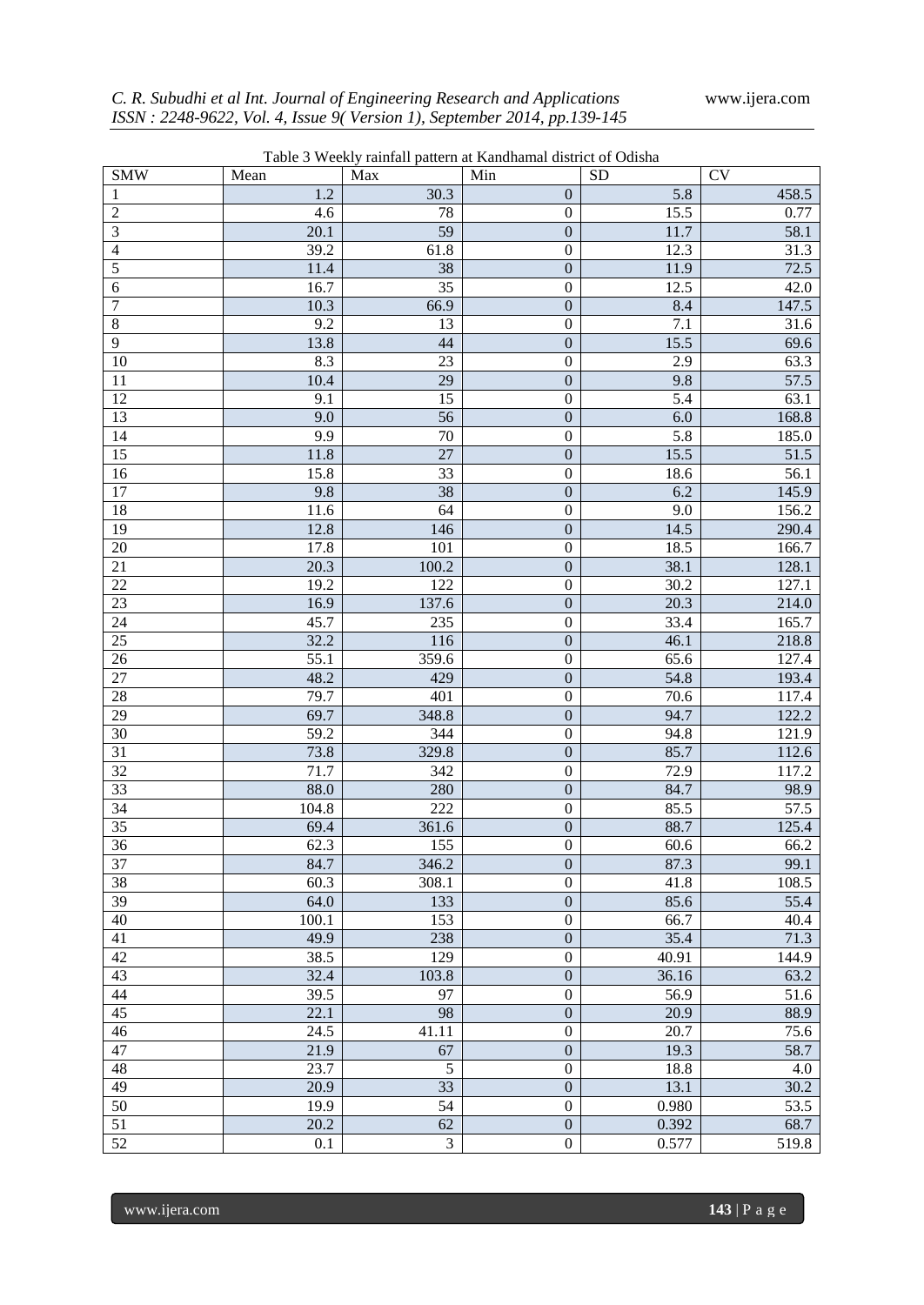Weekly rainfall Data of 27 years (1984– 2010) indicated that the monsoon starts effectively from 24th SMW  $(11 - 17$ th June) and remains active up to 39th SMW (30th November). Therefore, mean length of rainy season was found to be 15 weeks (105days). It is seen from the above table 3 that among all the 52 weeks contributes an average rainfall of 28.57mm with minimum and maximum rainfall of 0 mm and 429mm. The coefficient of variance (CV) 5.1. It was also observed that even at probability level of 0.55, there was no rainfall from  $30<sup>th</sup>$  to  $52<sup>nd</sup>$  week. There is only 19 % probability of receiving more than 10mm rainfall from  $11<sup>th</sup>$  to  $21<sup>st</sup>$  week. At 0.80 probability levels, no rainfall was assured during  $43^{\text{rd}}$  to  $52^{\text{nd}}$ weeks. The winter seasons weeks (between 39<sup>th</sup> and  $52<sup>nd</sup>$ ) weeks received no rainfall. It was also observed that within a normal month there were weekly rainfall variations causing temporary dry spells. When these dry spells coincide with the critical stage of crop growth, there will be considerable reduction in the yield of standing field crops. Therefore, appropriate moisture conservation measures such as mulching and water harvesting should be adopted to save crops from damaging action of drought. Table 1 shows that the probability of occurrence of dry week is high untill end of  $23<sup>rd</sup>$  week. The range of probability of occurrence of dry week from  $1<sup>st</sup>$  to  $23<sup>rd</sup>$ week is between 59.2% to 100 %. The probability of occurrence of dry week preceded by another dry week and that of dry week preceded by another wet week vary from 0% to 96.2% and 50% to 100% respectively during these periods. The probability of occurrence of wet week preceded by wet week and that of wet week preceded by dry week vary from 0% to 44% and 3.8% to 30.5%. From  $24^{th}$  to 41<sup>st</sup> week the probability of dry week and that of dry week preceded by another dry week varies from 11.1% to 59.2% and 0% to 75%. The probability that these weeks remain wet varies between 33.3% and 88.8%. The transitional probability of wet week preceded by another wet week varies from 14.65% to 73.7%. The chances of occurrence of dry spells are again high from  $44<sup>th</sup>$  week to the end of the year. Probability of occurrence of wet week preceded by another wet week during these periods is between 0.00% and 86%.

The results pertaining to initial and conditional probabilities of dry and wet weeks and consecutive dry and wet weeks are presented in table 1 and 2 respectively for all the 52 standard meteorological weeks but, the results are discussed in relevance with rainy season (24th SMW –39th SMW) only. The probability of occurrence of 2 consecutive wet

weeks are more than 35% during 24th –39th SMW and the probability of occurrence of 3 consecutive wet weeks are more than 25% during 24th –38th SMW (Table 2). The weekly rainfall attributes showing mean, maximum, minimum, standard deviation, coefficient of variation and percentage of weekly rainfall contribution towards annual rainfall are presented in table 5. The results reveal that, there are total of 48 weeks  $(1st -7th, 9th -11th SMW)$ where rainfall exceeds more than 20 mm. So harvesting excess runoff water for future supplemental irrigations and also drives attention towards soil erosion measures to be taken up for soil erosion control. During rainy season the mean weekly rainfall is found to be more than the weekly contribution of rainfall towards annual average rainfall is found to be highest during 25th –38th SMW.

#### *Crop planning for kharif (monsoon) season:*

During the kharif season, a good weekly rainfall (above 10mm) was received during  $11<sup>th</sup>$  to  $21<sup>st</sup>$  at 0.20-0.30 probability level, which was expected to take care of dry spells during the season. It indicates that seedbed preparation and sowing of kharif crops can be initiated in the  $11<sup>th</sup>$  week. The reliability of getting rainfall at least equal to the mean rainfall is between 0.20 and 0.50 probability levels. Thus, it seems difficult to plan agricultural operations based on mean weekly rainfall alone. At above 0.55 probability level, there was no rainfall after  $30<sup>th</sup>$  week and it may not be possible to replenish soil moisture in the soils with low water holding capacity. If green manuring crop is harvested early and spread on the surface, it may function as mulch and may reduce evaporation losses from the soil to some extent.

#### *Crop planning for Rabi (winter) season:*

During the winter season  $(31<sup>st</sup>$  week onwards), negligible rainfall is recorded at 0.55 probability level. So the surface soil would become dry with rare chances of getting adequate soil-moisture in the seeding zone. Hence, surface moisture conservation would be essential for germination of seed and plant establishment and, if possible, water harvesting should be done to ensure a pre-sowing irrigation. It was also revealed that the rabi crops have to be raised under moisture stress conditions. The crops should be able to use residual soil profile moisture more judiciously as reliability of getting adequate weekly rainfall is low. If irrigation facilities are available, then early sown varieties may be grown with the application of pre- sowing irrigation.